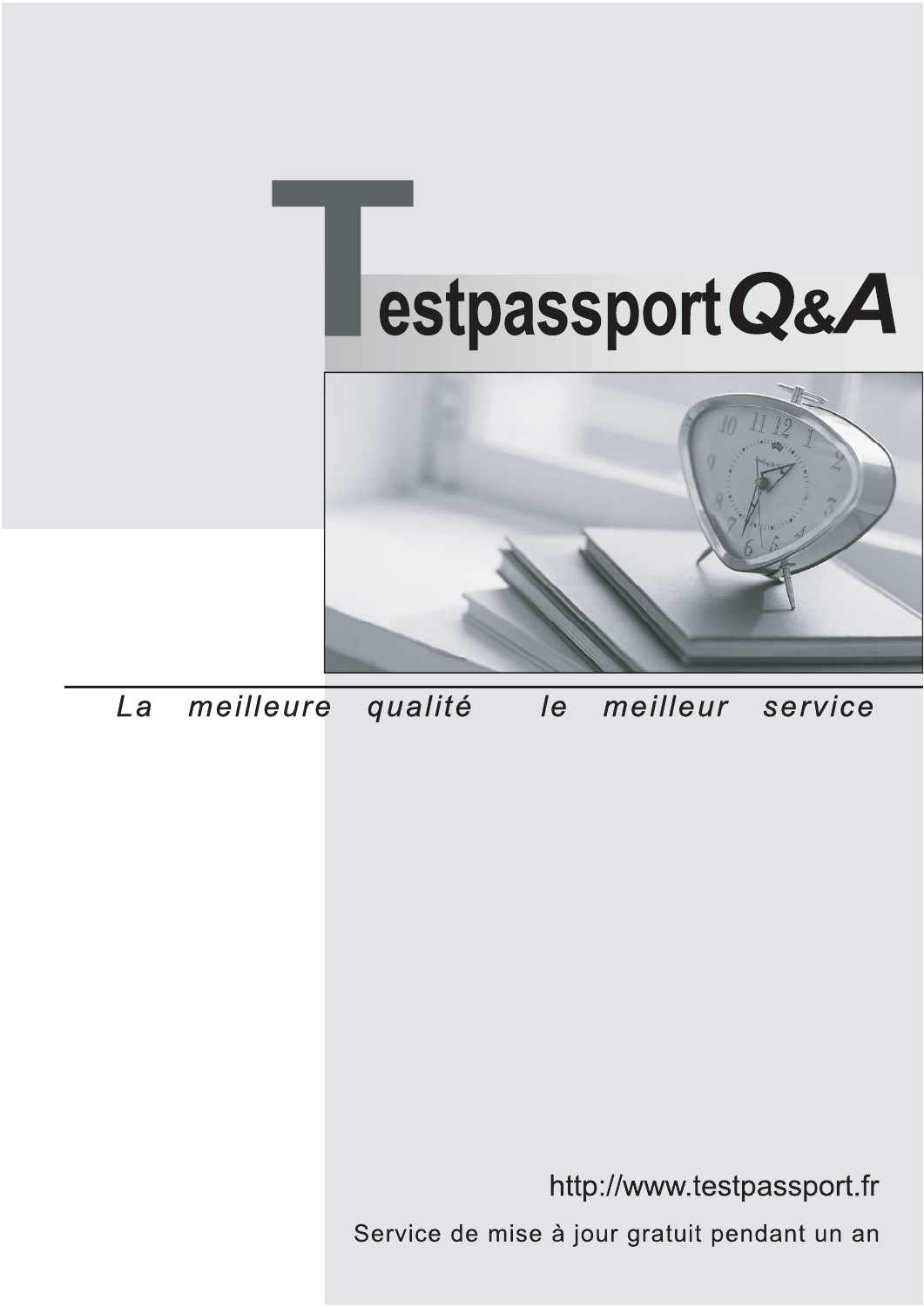# **Exam** : **MB-230**

## **Title** : Microsoft Dynamics 365 for Customer Service

# **Version** : DEMO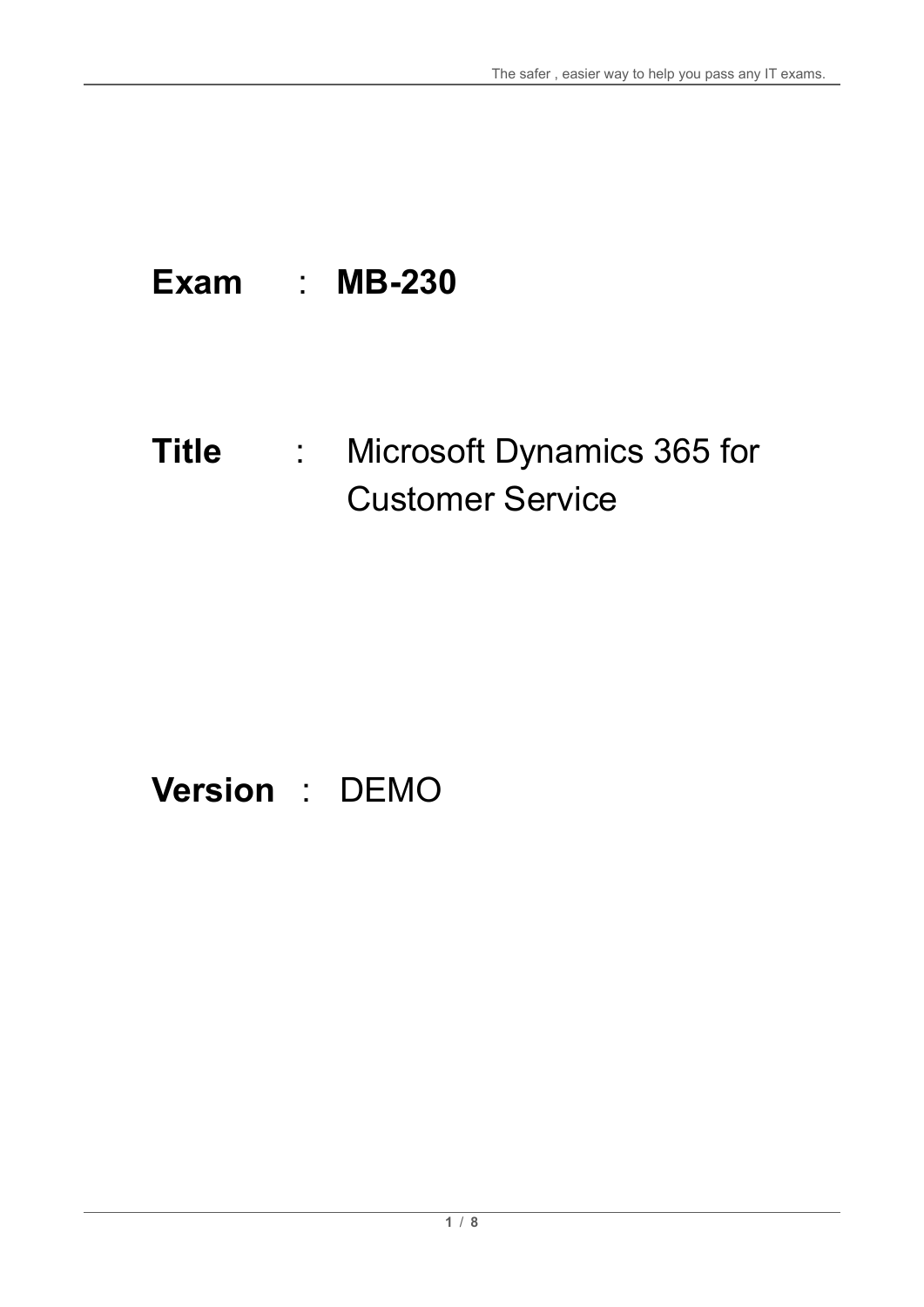#### 1. Topic 1, Humongous Insurance

#### **Case Study**

This is a case study. Case studies are not timed separately. You can use as much exam time as you would like to complete each case. However, there may be additional case studies and sections on this exam. You must manage your time to ensure that you are able to complete all questions included on this exam in the time provided.

To answer the questions included in a case study, you will need to reference information that is provided in the case study. Case studies might contain exhibits and other resources that provide more information about the scenario that is described in the case study. Each question is independent of the other questions in this case study.

At the end of this case study, a review screen will appear. This screen allows you to review your answers and to make changes before you move to the next section of the exam. After you begin a new section, you cannot return to this section.

#### **To start the case study**

To display the first question in this case study, click the Next button. Use the buttons in the left pane to explore the content of the case study before you answer the questions. Clicking these buttons displays information such as business requirements, existing environment, and problem statements. If the case study has an All Information tab, note that the information displayed is identical to the information displayed on the subsequent tabs. When you are ready to answer a question, click the Question button to return to the question.

#### **Background**

Humongous Insurance is contracted to process all insurance claims for a health facility that accepts the following types of health insurance:

- ✑ Health maintenance organization (HMO)
- ✑ Preferred-provider organization (PPO)

✑ Gold

Cases are classified as new claims, claim disputes, and follow-ups. Each insured person is entitled to open 25 new cases each calendar year.

Support representatives specialize by and process claims by insurance type.

Humongous Insurance currently accepts claims only by telephone. The call center is open from 06:00 GMT to 24:00 GMT daily. Call center staff work one of the following shifts: 06:00 GMT to 12:00 GMT, 12:00 GMT to 18:00 GMT, and 18:00 GMT to 24:00 GMT.

When a case is received by email, a staff member categorizes the case as email and closes the case immediately.

#### **Current environment**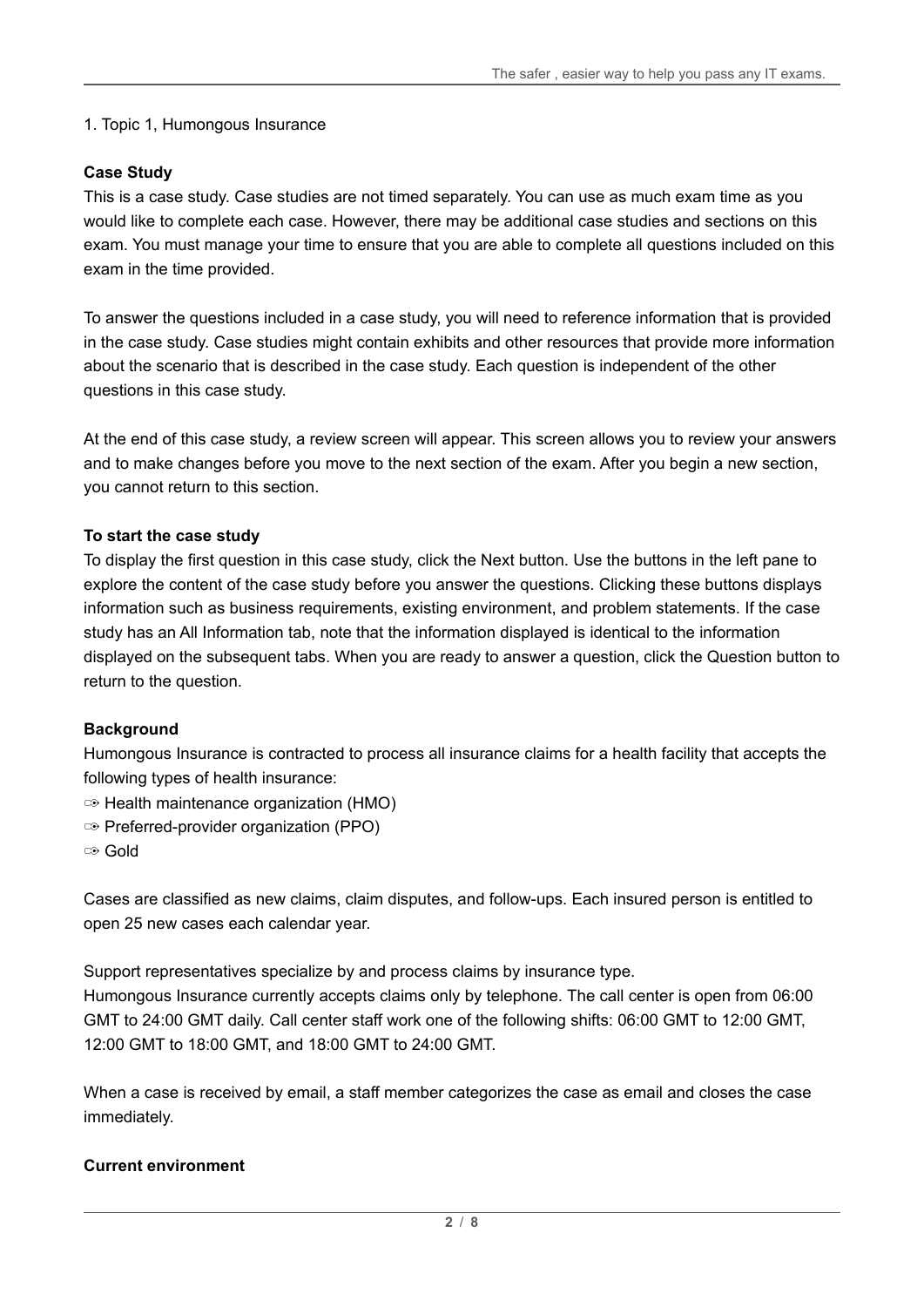The safer , easier way to help you pass any IT exams.

- ✑ Humongous Insurance has three departments to handle claim types: HMO, PPO, and Gold.
- $\infty$  The company uses handwritten forms to send claims information to the correct department.
- ✑ Each department maintains a workbook to record calls received.

#### **Requirements. Support desk**

- ✑ Configure the system to track the number of insurance claims filed each year.
- $\Rightarrow$  Categorize claims by type as they are opened.
- ✑ Configure the system to track staff responsiveness to service-level agreements (SLAs).
- $\infty$  Ensure that business hours reflect the hours that support staff are scheduled.

#### **Requirements. Case handling**

 $\infty$  All new cases must be automatically placed into a queue based on insurance type after the type is selected.

- $\infty$  All insurance types need to be automatically moved to the proper queue when the subject is picked.
- $\infty$  All cases must be created and closed immediately when received.
- ✑ The status reason must be set to Email Sent or Phone Call.
- $\infty$  Information must be restricted by insurance and phone call type.
- $\infty$  Managers must be alerted when customers reach their limit of 25 cases for the year.
- $\infty$  Changes to cases must not be counted against entitlements until the case is closed.

#### **Requirements. Disputes**

✑ Claim disputes must be categorized as low priority.

 $\infty$  The status for all disputed cases must be set to Review by a Manager before a disputed case may be closed.

#### **Requirements. Knowledge base**

✑ A knowledge base must be used as a repository for all answers.

 $\infty$  Representatives must be able to search the knowledge base when opening a new case for similar claims.

 $\heartsuit$  Representatives must be able to search across all entities at all times.

 $\infty$  Searches must check any field in the entity for matches in a single search.

 $\infty$  Searches must return results in a single list and sort the list so that the most relevant results appear at the top of the list.

✑ Representatives must be able to link the knowledge base to cases when applicable.

 $\infty$  Representatives must create a new knowledge base article if an answer is not found in the existing knowledge base.

 $\infty$  Representatives must be able to use SQL-like syntax to search the knowledge base.

#### **Requirements. Service-level agreements**

When a customer calls to open a claim, the company must respond to the caller within the following time frames: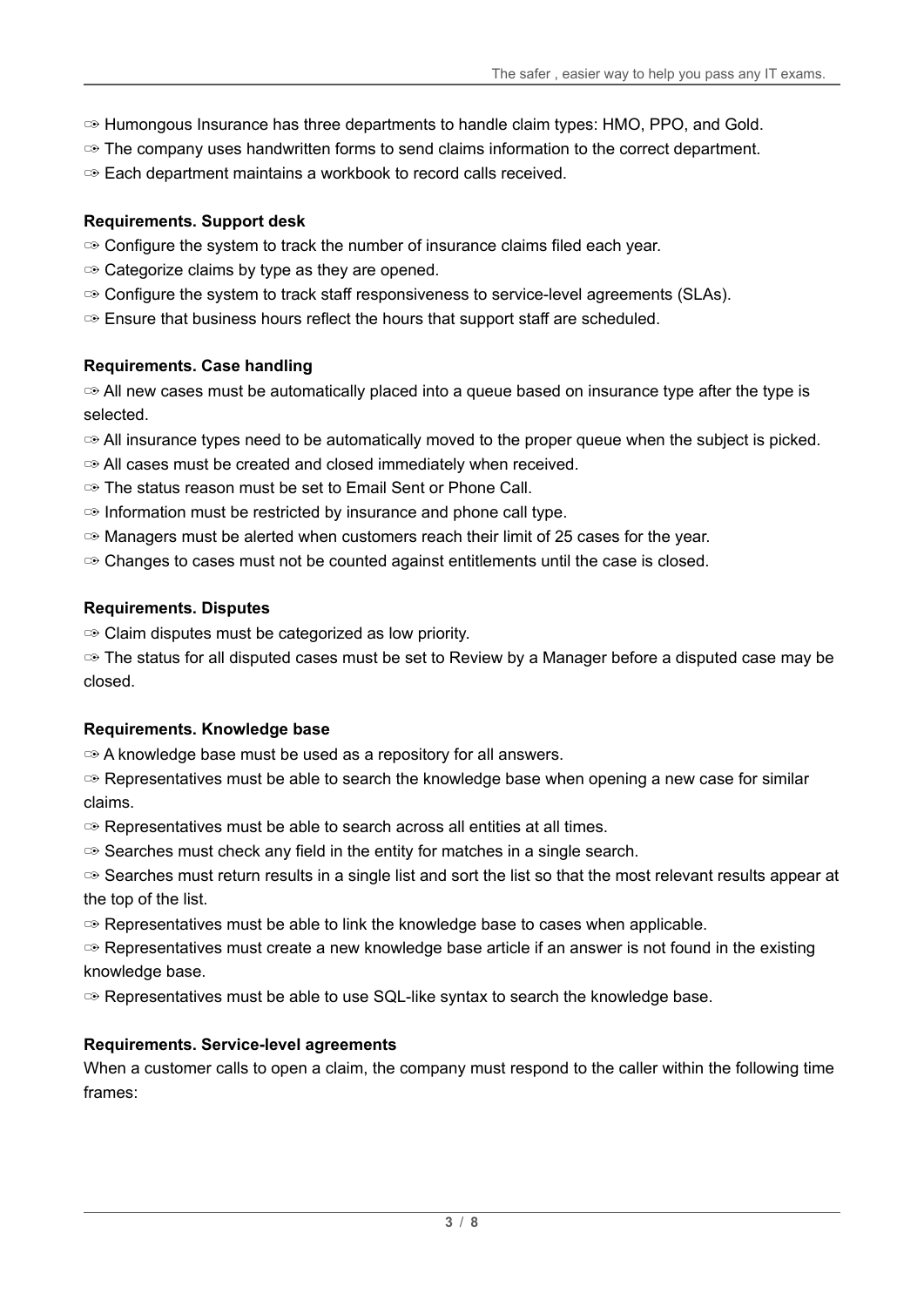### Plan Response time

HMO 24 hours

PPO 6 business hours

Gold 1 business hour

#### **Requirements. Alerts**

 $\infty$  Cases must be flagged when they are past the SLA threshold.

✑ An email alert must be sent to the manager to indicate an SLA noncompliance.

 $\infty$  An email alert must be sent to representatives for SLA violations as follows: HMO 2 hours prior and PPO 1 hour prior.

 $\infty$  Send an email alert to support managers when disputes are ready to be closed.

✑ Send an email alert to customers when cases are closed.

### **Requirements. Issues**

 $\infty$  The current process is all manual and not efficient.

 $\infty$  There is no easy way to determine whether the company is meeting its SLAs.

 $\infty$  Representatives are often inconsistent regarding how they handle customers and answer customer questions.

 $\infty$  There is no accountability for any of the representatives who take calls.

You need to create the SLAs.

Which three SLAs should you create? Each correct answer presents part of the solution. NOTE: Each correct selection is worth one point.

A. SLA with 24 hours as the failure time and no warning

- B. SLA with 6 hours as the failure time and a one-hour warning
- C. SLA with 6 hours as the failure time and no warning
- D. SLA with one hour as the failure time and no warning
- E. SLA with 24 hours as the failure time and a two-hour warning

### **Answer:** B,D,E

### **Explanation:**

#### Plan Response time

- HMO 24 hours
- PPO 6 business hours
- Gold 1 business hour

Text

Description automatically generated

An email alert must be sent to representatives for SLA violations as follows: HMO 2 hours prior and PPO 1 hour prior.

### 2.DRAG DROP

You need to configure the system to store answers about claims.

Which four actions should you perform in sequence? To answer, move all actions from the list to the answer area and arrange them in the correct order.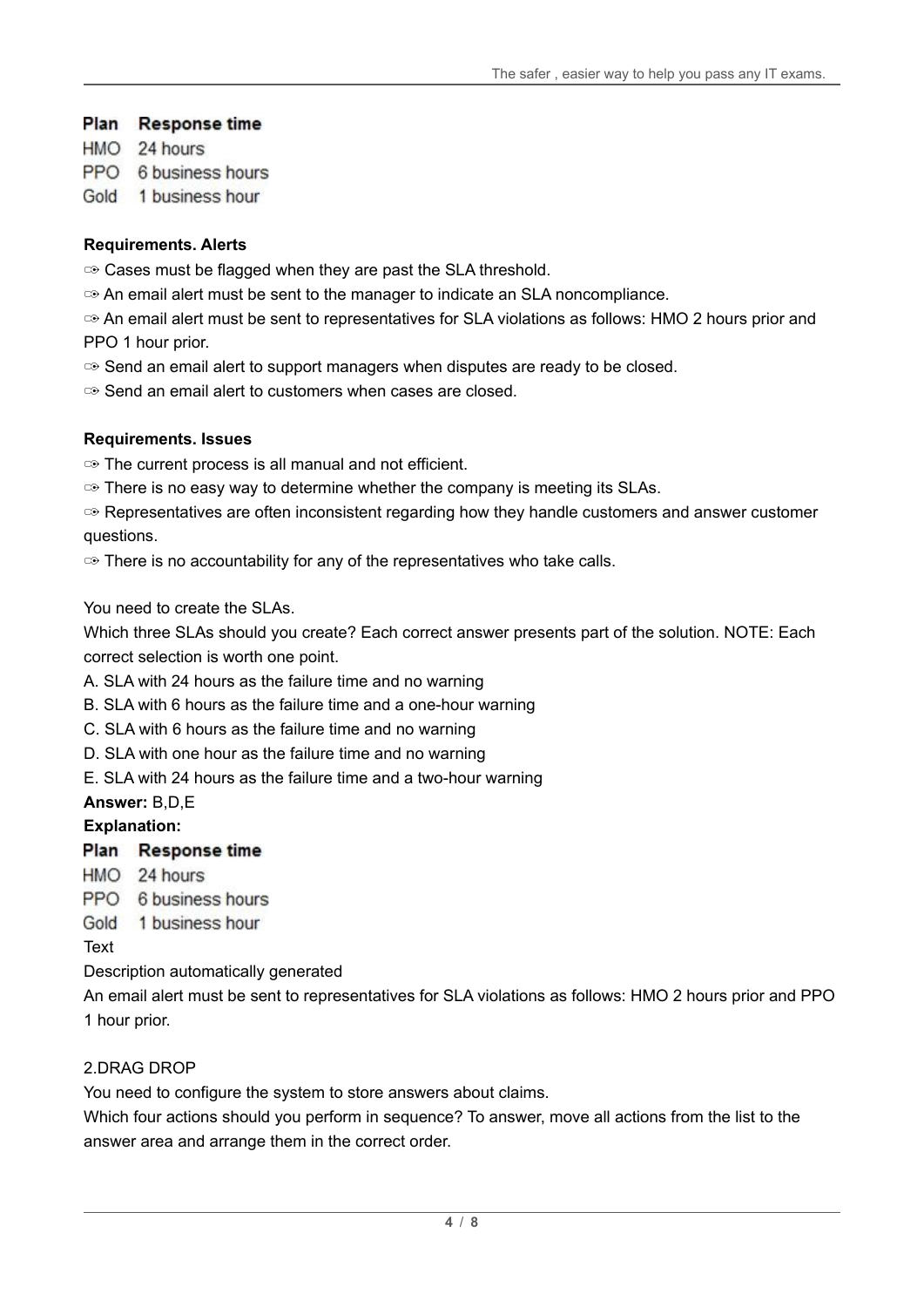| <b>Actions</b>                   | <b>Answer Area</b>   |
|----------------------------------|----------------------|
| Enable search.                   |                      |
| Set routing.                     |                      |
| Export to case resolution.       |                      |
| Publish the article.             |                      |
| Create an article.               |                      |
| Mark for review.                 |                      |
| Approve the article.             |                      |
| <b>Answer:</b><br><b>Actions</b> | <b>Answer Area</b>   |
| Enable search.                   | Create an article.   |
| Set routing.                     | Mark for review.     |
| Export to case resolution.       | Approve the article. |
| Publish the article.             | Publish the article. |
| Create an article.               |                      |
| Mark for review.                 |                      |
| Approve the article.             |                      |
| <b>Explanation:</b>              |                      |

Graphical user interface, text, application Description automatically generated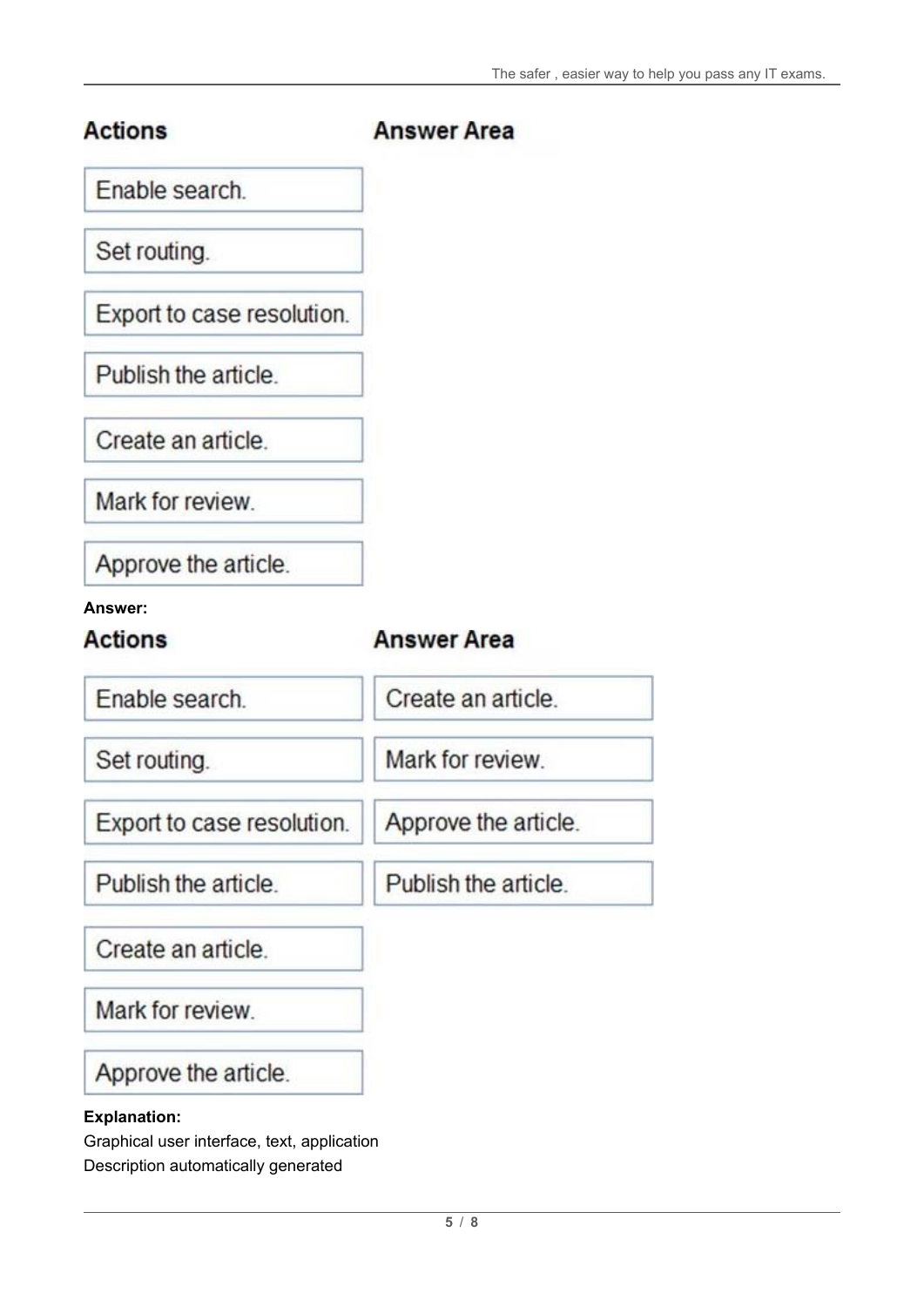## 3.HOTSPOT

You need to create and configure objects to support the requirements.

How should you configure the system? To answer, select the appropriate options in the answer area. NOTE: Each correct selection is worth one point.

**Setting** 

Number of automatic case creation rules

Value

Total number of queues

| 3             |  |
|---------------|--|
| $\frac{1}{4}$ |  |
| 5             |  |
| $\frac{6}{6}$ |  |
|               |  |
| 1             |  |
| $\frac{2}{1}$ |  |
| $\frac{3}{4}$ |  |
|               |  |
|               |  |

Number of routing rule sets

**Answer:**

**Setting** 

Value

 $\overline{1}$  $\overline{2}$ 3

Total number of queues

Number of automatic case creation rules

Number of routing rule sets

 $\overline{\mathbf{v}}$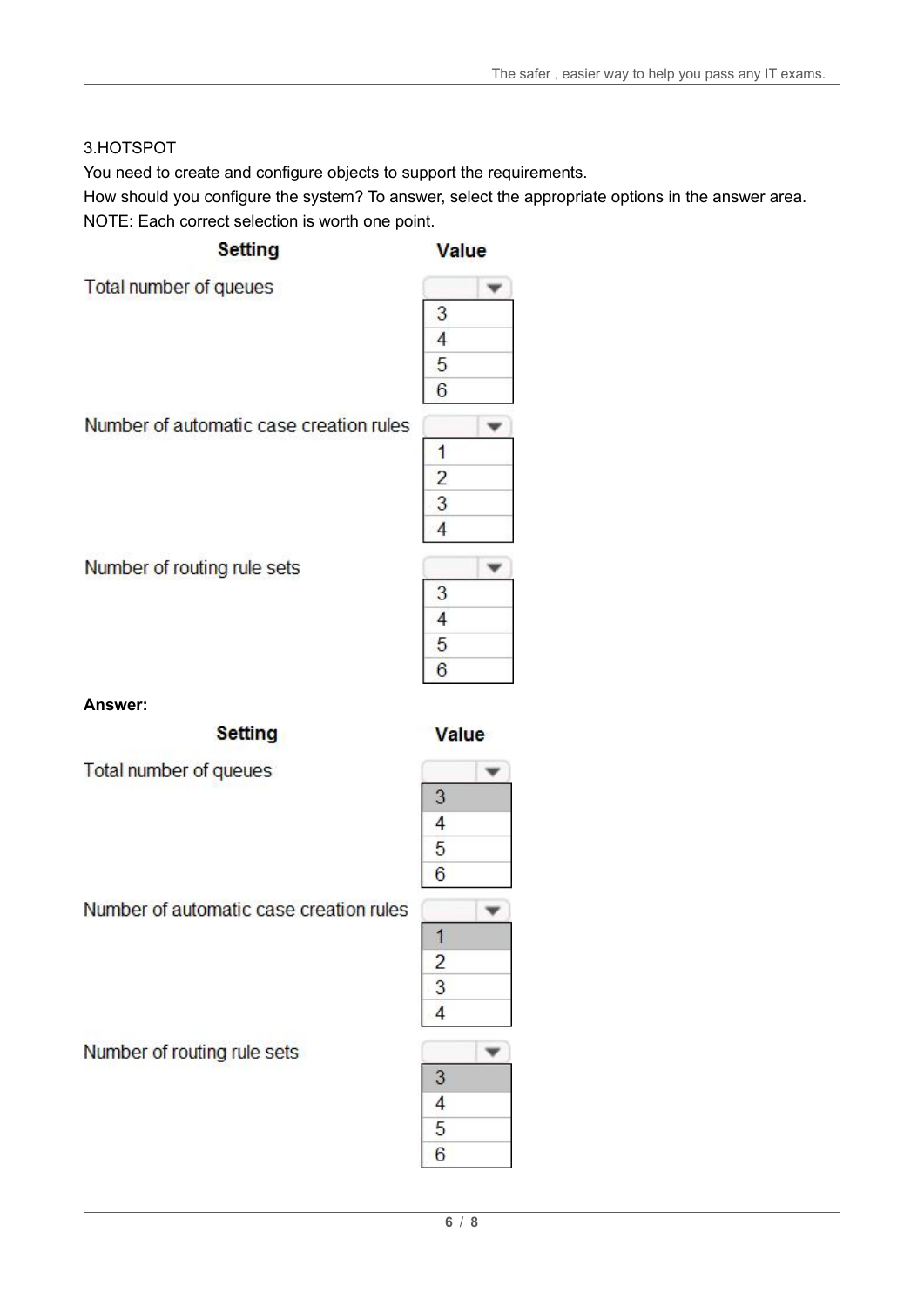## **Explanation:**

Graphical user interface, text, application Description automatically generated

4.A customer has three cases in process and two cases for the current calendar year. You need to determine how many cases the customer has left on their entitlement. How many cases are left?

A. 20

B. 22

C. 23

D. 25

#### **Answer:** C

### **Explanation:**

Reference:

https://docs.microsoft.com/en-us/dynamics365/customer-service/create-entitlement-define-support-terms customer

#### 5.HOTSPOT

You need to configure the correct settings.

Which settings should you configure? To answer, select the appropriate options in the answer area. NOTE: Each correct selection is worth one point.

Scenario

#### Setting

 $\overline{\mathbf{v}}$ 

÷

Process cases for an insurance type once a type is selected

Case routing Automatically create and update records **Create queues** 

Receive and process an email from a customer to open an insurance claim.

Ensure cases phoned in can be separated and taken only by the applicable representative.

## Case routing Automatically create and update records Create queues

٠ Case routing Automatically create and update records Create queues

**Answer:**